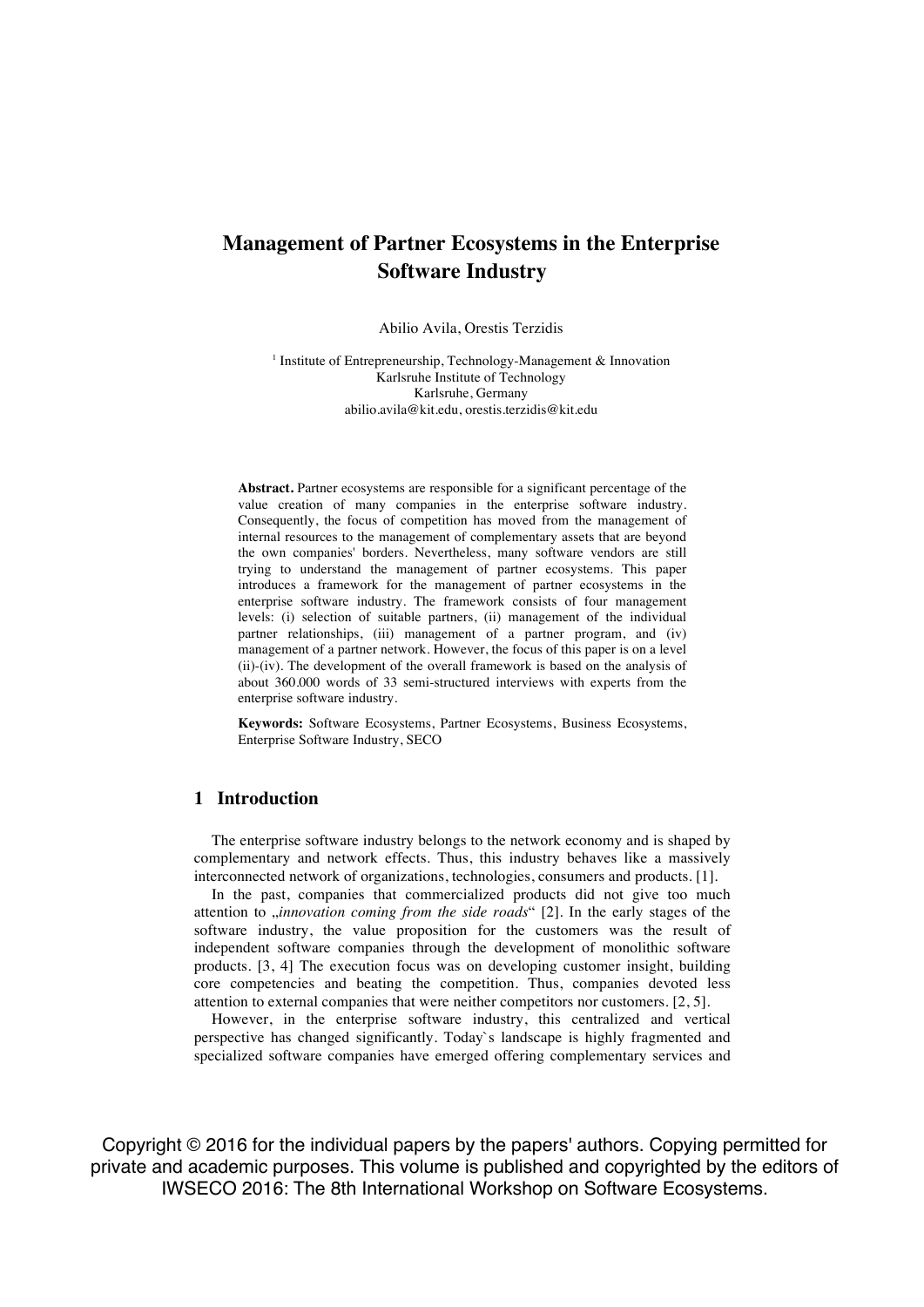products. [3, 4] Management disciplines like customer development and competitive analysis are still vital. However, the management of dependencies to a multitude of external complementary companies is equally important when it come to determining success and failure. [5]

Today, the success of a software company depends not only on its own quality but also on its ability to manage a landscape of multiple partners. Customers do not longer decide for a single software product, but for a software ecosystem, where a software vendor and its partners create value for the customer. [6–8] Consequently, network industries such as the enterprise software industry require a different perspective on management and demand a partner ecosystem perspective.

This paper introduces a framework for the management of partner ecosystems in the enterprise software industry.

# **2 Related Work**

The research field of software ecosystems is relatively young and still in a formative phase. The concept of software ecosystem was arguably coined in 2003 and the first papers have appeared in 2007 [9, 10]. Since then a broad variety of different phenomena and aspects are being explored. Thus, there exist a wide variety of research that studied software ecosystems in different contexts and with different perspectives. For example, studies have been conducted related to the software architecture and technical platform of software ecosystems  $(11-17)$ , measuring the health and performance of software ecosystems [18–22], focusing on the business perspective [3, 23–25] or examining the modeling of software ecosystems ([26–31]).

However, the majority of papers have as contribution knowledge and experience obtained, rules of thumb or interesting observation but they are lacking a systematic approach. This is mainly related to the fact that a significant number of papers is based on single studies that are difficult to generalize. Consequently, the research field is lacking specific theories, methods, and tools. [9, 10]

This paper contributes to closing this gap in two ways. First, this study analyzed 33 semi-structured interviews with 27 different experts from the enterprise software industry (about 1.300 pages). Thus, the results reflect not a single case, but decades of experience of a multitude of different experts. Second, this research results in the development of a systematic framework for the management of partner ecosystems in the enterprise software industry. Herby, it contributes by a systematic approach, which is generalizable within the enterprise software industry. The result is a framework for the management of partner ecosystems in the enterprise software industry that consists of four core management levels.

In a previous study, the researchers concentrated the analysis of the 33 semistructured interviews on the first of four management levels [8]. In order to offer a comprehensive result, this paper shortly summarizes the results of this previous study (management level 1) and subsequently unfolds in detail the results of the analysis of the other management levels (management level 2 - management level 4).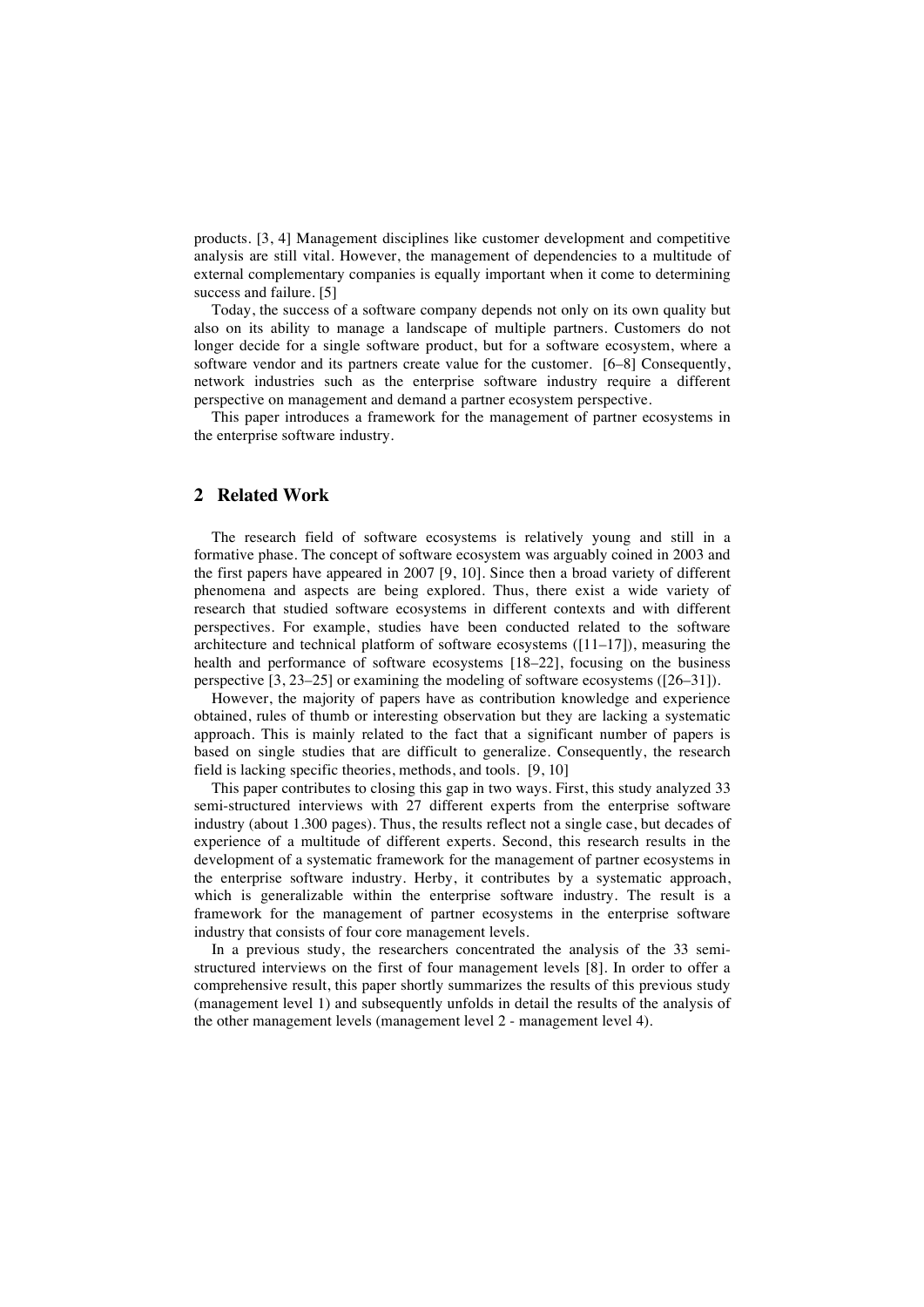# **3 Research Question and Objective**

This prospective study was conducted in order to address the following research question: What are the critical success factors (CSF) for the management of a partner ecosystem?

Based on this research question, the purpose of this paper is to introduce a framework for the management of partner ecosystems in the enterprise software industry.

# **4 Method**

With the purpose to develop an understanding of the nature of the enterprise software industry, without getting influenced by existing theories, the researchers decided to use the research approach Grounded Theory (GT). GT is based on the inductive generation of theory, well grounded in empirical data and avoids an intensive literature review before the own theory emerges. [32–34] This section provides a summary of our GT research approach, which is described in more details in our previous study on partner selection in the enterprise software industry (management level 1) [8]. An overview of our grounded theory research approach is shown in Figure 1.



**Fig. 1.** Structure of the Grounded Theory Study.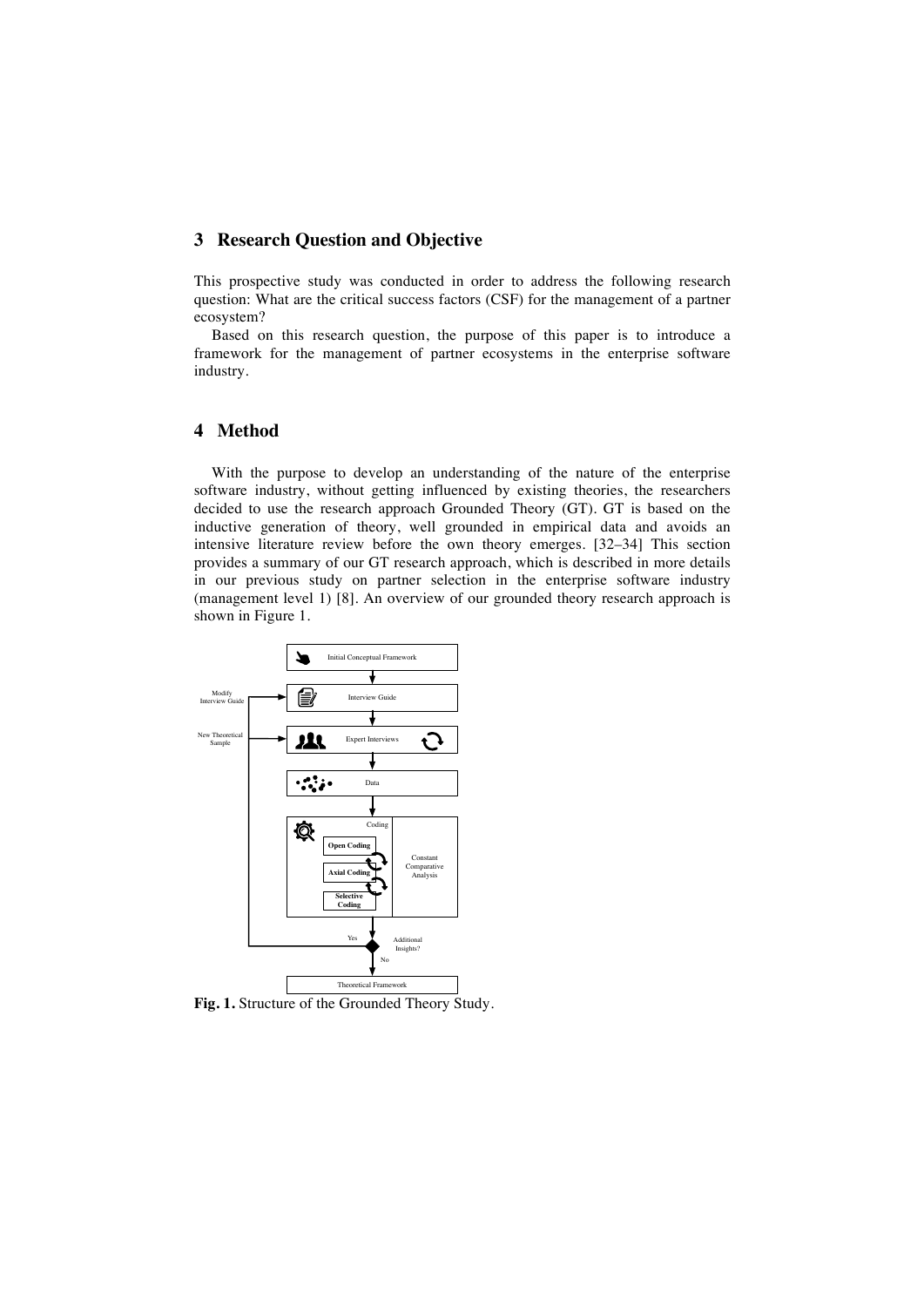#### **5.1 Initial Conceptual Framework and Interview Guide**

In order to identify and aggregate an initial cross-case pattern of success, the researchers analyzed 15 secondary case studies. These 15 secondary cases represent the initial theoretical sample (theoretical sample zero) and served the researchers as a starting point for further research activities.

It enabled the researcher to develop a preliminary structure of the research domain based on real business cases and resulted in the design of an initial conceptual framework. This framework built the basis for the interview guide.

#### **Secondary Case Studies**

The analysis of secondary case studies can be described as the use of existing case studies in order to address a research question that is in line with but differs from the purpose of the original case study [35]. Case studies are conducted in real-world settings. Consequent, they have a high degree of realism and offer insights in real business situations [36]. Thus, case studies are a suitable source to explore complex situations in the area of the development and commercialization of software products in the enterprise software industry.

In this study, the researchers selected secondary case studies primarily based on three simultaneously applicable main criteria:

- Companies in the enterprise software industry (B2B market).
- Companies that offered complex software products to solve complex business problems for their customers.
- Companies that needed to provide complementary business services in order to offer their customers a satisfactory solution for their business need. [8]

In addition, the completeness and quality of the secondary cases were evaluated in accordance with [35]. An overview of the selected case studies is given in Table 1.

**Table 1.** Selected Case Studies.

| ID | Case Title                                                 | Company                       | Country    |
|----|------------------------------------------------------------|-------------------------------|------------|
| 01 | Scrum, Sprints, Spikes and Poker                           | Telerik                       | Bulgaria   |
| 02 | Beas Systems, Inc. In 2013: Reaching for the<br>Next Level | <b>Beas Systems</b>           | <b>USA</b> |
| 03 | Precise Software Solutions                                 | Precise Software<br>Solutions | <b>USA</b> |
| 04 | PremiumSoft: Managing Creative People                      | PremiumSoft                   | China      |
| 05 | Oracle Corporation                                         | Oracle Corporation            | <b>USA</b> |
| 06 | Product Development at OPOWER                              | <b>OPOWER</b>                 | <b>USA</b> |
| 07 | Nuway Software                                             | Nuway Software                | <b>USA</b> |
| 08 | SAP AG: Orchestrating the Ecosystem                        | SAP AG                        | Germany    |
| 09 | Salesforce: The Evolution of Marketing Systems             | Salesforce.com                | <b>USA</b> |
| 10 | Siebel Systems                                             | Siebel Systems                | <b>USA</b> |
| 11 | WebSpective Software, Inc.                                 | WebSpective<br>Software, Inc. | <b>USA</b> |
| 12 | Customer Value-Based Pricing                               | <b>Trilogy Corporation</b>    | USA.       |
| 13 | Lean at Wipro Technologies                                 | Wipro Technologies            | India      |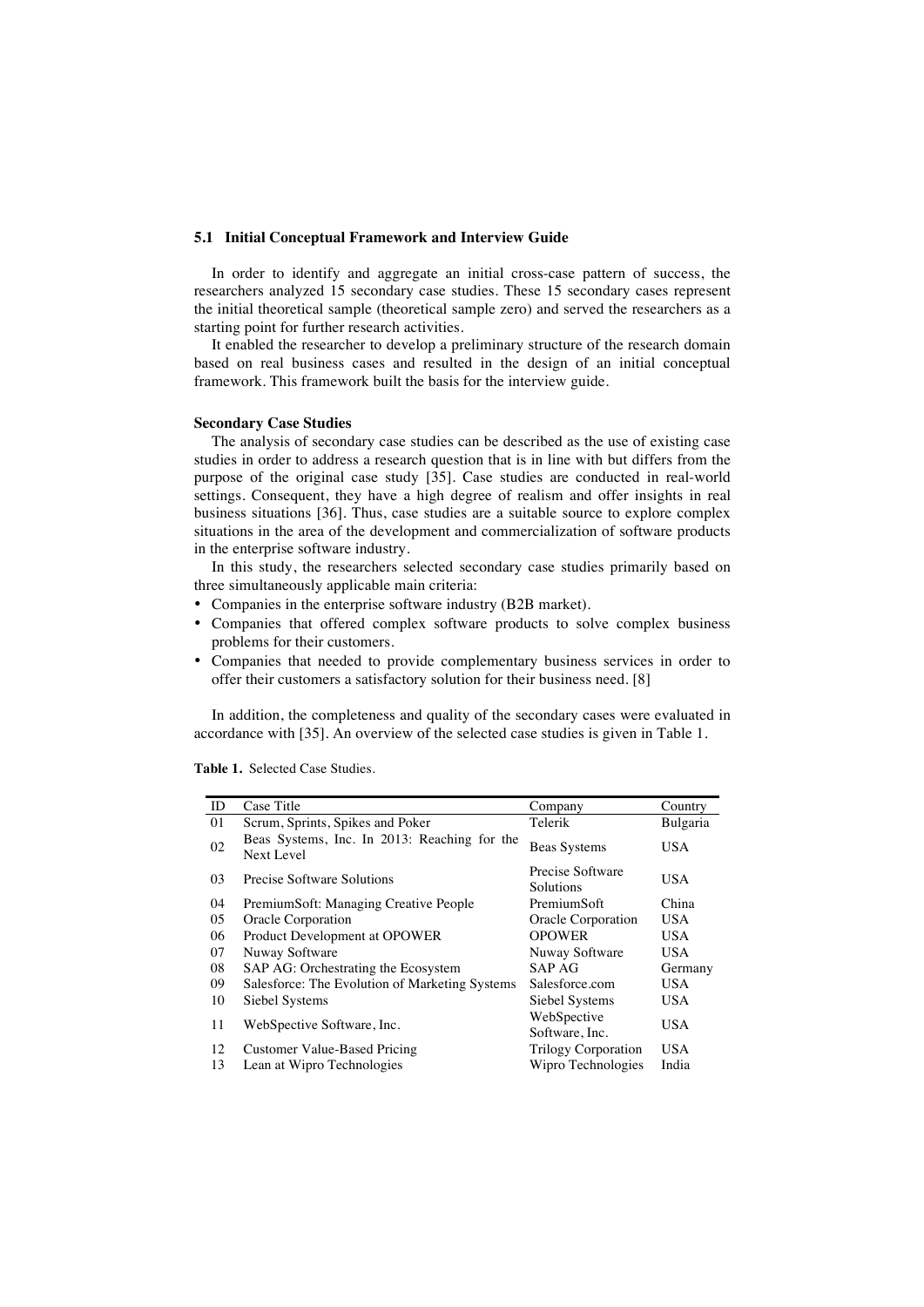| VMware, Inc., 2008                                | <b>VMware</b> | USA     |
|---------------------------------------------------|---------------|---------|
| SAP and Cloud Computing in 2012 and Beyond SAP AG |               | Germany |

### **Initial Conceptual Framework**

As a result of the analysis of these case studies through multiple iterations of data coding based on GT, the researchers developed an initial conceptual framework. This framework (Figure 2) served as the foundation for the design of the interview guide.

| <b>Company Related Factors</b><br>Understand and manage the product<br>value chain<br>Cultivate distinctive competencies<br>along the product value chain<br>Determine the scope of the software<br>company<br>Understand dependencies and co-<br>innovation risk<br>Complementary value enhance<br>services<br>Complementary Platform Strategy<br>Intellectual Property (IP)<br>Organizational structure, processes<br>and internal communication<br>Company Culture<br>Human Resources Management<br>Finance and Investment<br>Common company vision and<br>business strategy<br>Software Product Management<br>Sales organization and sales process | <b>Product Related Factors</b><br>Product Platform<br>Strategy<br><b>Product Platform</b><br>Architecture<br><b>Product Technology</b><br>Pricing / Revenue<br>Model<br><b>Unique Superior</b><br>Product<br>Complementarity and<br>Interoperability<br><b>New Product Development</b><br><b>Process</b><br>Opportunity<br>Identification and<br>Evaluation<br><b>Product Development</b><br>Product<br>Commercialization | <b>Partner Network Related Factors</b><br>Leverage the ecosystem to accelerate innovations, create business values for<br>the customer and scale<br>Establish and leverage a partner network around the product<br>٠<br>Establish a procedure for partner select<br>٠<br>Low barriers for partnership<br>٠<br>Offer incentives and a clear partner business proposition for partners<br>٠<br>Ensure high quality of partner solutions<br>Education and service offering for partners<br>٠<br>Stimulate complementary innovation for the product<br>٠<br>Establish strategic alliances<br>٠<br>Establish routines for developing and maintaining relationships with partner<br>Common product innovation roadmap with partners |
|--------------------------------------------------------------------------------------------------------------------------------------------------------------------------------------------------------------------------------------------------------------------------------------------------------------------------------------------------------------------------------------------------------------------------------------------------------------------------------------------------------------------------------------------------------------------------------------------------------------------------------------------------------|---------------------------------------------------------------------------------------------------------------------------------------------------------------------------------------------------------------------------------------------------------------------------------------------------------------------------------------------------------------------------------------------------------------------------|-------------------------------------------------------------------------------------------------------------------------------------------------------------------------------------------------------------------------------------------------------------------------------------------------------------------------------------------------------------------------------------------------------------------------------------------------------------------------------------------------------------------------------------------------------------------------------------------------------------------------------------------------------------------------------------------------------------------------------|
| <b>Market Related Factors</b><br>Competition<br><b>Target Customers</b><br><b>Market Barriers</b><br><b>Market Opportunity</b><br><b>Community Management</b><br>Company reputation and credibility                                                                                                                                                                                                                                                                                                                                                                                                                                                    |                                                                                                                                                                                                                                                                                                                                                                                                                           | <b>Environmental Influences</b><br><b>Technology Trend</b><br>Market Trends<br>Government and Regulation                                                                                                                                                                                                                                                                                                                                                                                                                                                                                                                                                                                                                      |

**Fig. 2.** Six identified main categories and corresponding sub-categories

#### **Initial Interview Guide**

The initial interview guide was designed according to the discovered components of the conceptual framework. It allowed the researchers to start the expert interviews with a set of well-prepared questions.

The initial catalog consisted of 186 modular questions. These questions were structured into six discrete segments that address the subject of interest and were extended by two introductory sections. Thus, the interview guide comprised eight building blocks: Introduction, questions regarding the interview participant, company related factors, partner network related factors, market-related factors, product-related factors, product development process, environmental influences.

### **5.2 Data Collection**

The researchers collected the data through the conduction of 33 semi-structured interviews with 27 different experts from the enterprise software industry (about 2300 minutes). These interviews were transcribed and the resulting textual representation of about 360.000 words was subsequently coded based on the coding approach of GT.

The participants of the interviews were selected according to the emerging theory and driven by data. All the participants were experts with significant experience in the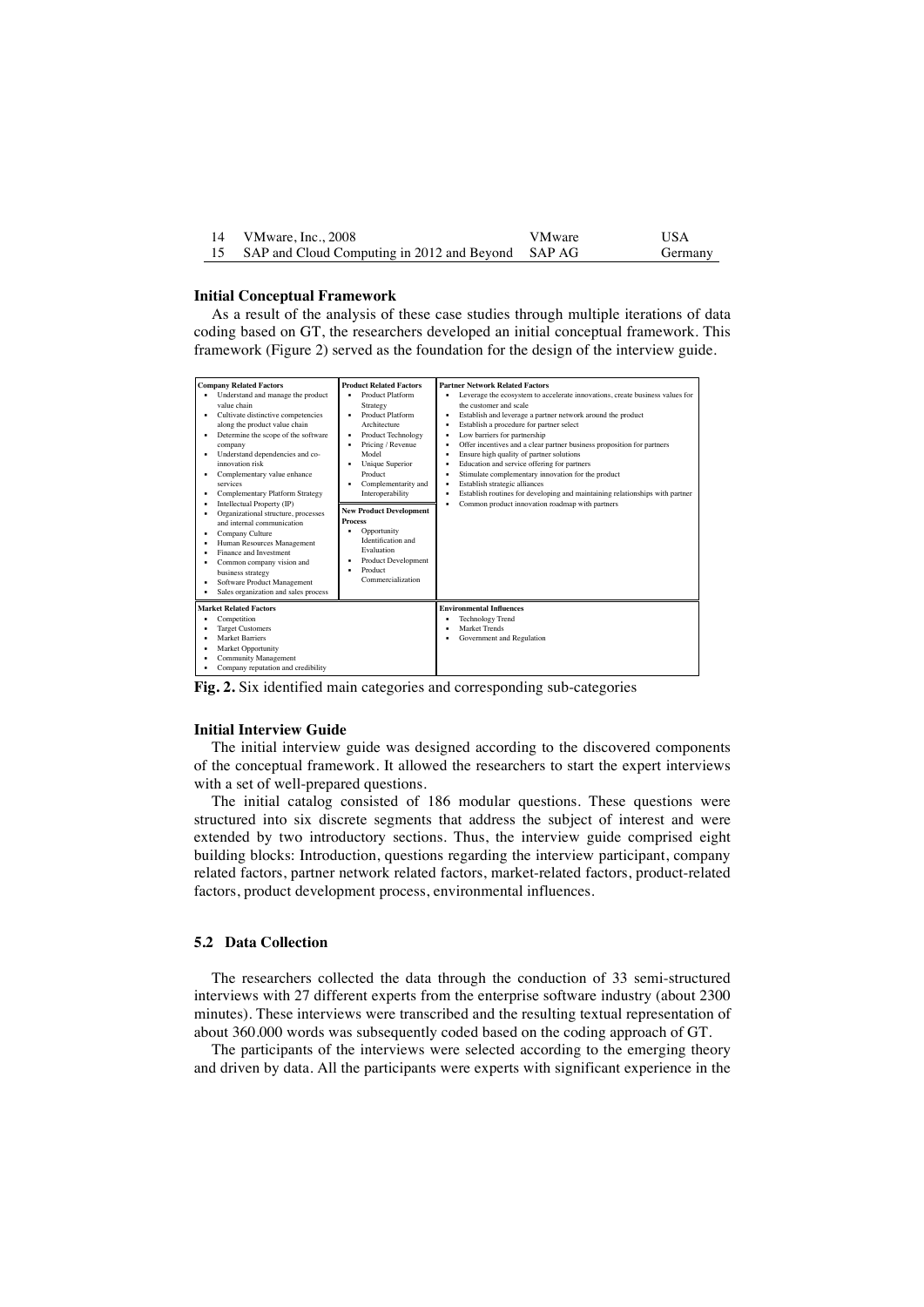enterprise software. The researchers assembled diverse clusters of experts (theoretical samples) from different business areas (e.g. sales, partner management, marketing, consulting). This was in order to gain a comprehensive understanding of the domain and maximize the possibility to identify novel categories and insights. Furthermore, this enabled the research to develop categories of overall importance for the software enterprise industry across individual business disciplines.

# **5.3 Data Analysis**

The categorization and conceptualization of the data through a structured coding approach represent the keystone of GT.

"*Coding gets the analyst off the empirical level by fracturing the data, then conceptually grouping it into codes that then become the theory that explains what is happening in the data."* [37]

Based on Strauss´s GT version of GT [38] we used the following coding approach composed of three main elements: open coding, axial coding, and selective coding.

#### **Open Coding**

The objective of open coding is to identify categories in data and developed them in terms of their related characteristics. The researchers broken down the data into discrete components, examined them, and compared them for similarities and differences. For this purpose, the researchers identified phenomena in the data and label them with codes in order to develop categories. The detailed analysis of data allowed the differentiation among the categories. Furthermore, categories that were similar in nature, related to each other, or represent characteristics were grouped into more abstract categories resulting in a structure of categories and subcategories. [38]

#### **Axial Coding**

Axial coding contributed to the development of the theory by reassembling the data that were fractured through open coding. The process relates the categories to their subcategories on a conceptual level. Thus, the researchers reviewed the data on a conceptual level for evidence how the categories were related to its subcategories and specified the nature of their relationships. This allowed the analysts to form more exact and comprehensive descriptions of the identified phenomena and to developed a dense conceptual structure of the relationships around the axis of the respective categories. [38]

#### **Selective Coding**

Selective coding integrates and refines the identified categories with the purpose to form a larger theoretical scheme that results in a solid theory.

The integration begins with the identification of a central category that emerged from the research. This central category represents the main topic of the research and connects all the other categories with the purpose to obtain an integrated theory.

The researchers specified the relationships between the major categories obtained through open and selective coding (selection of suitable partners, management of the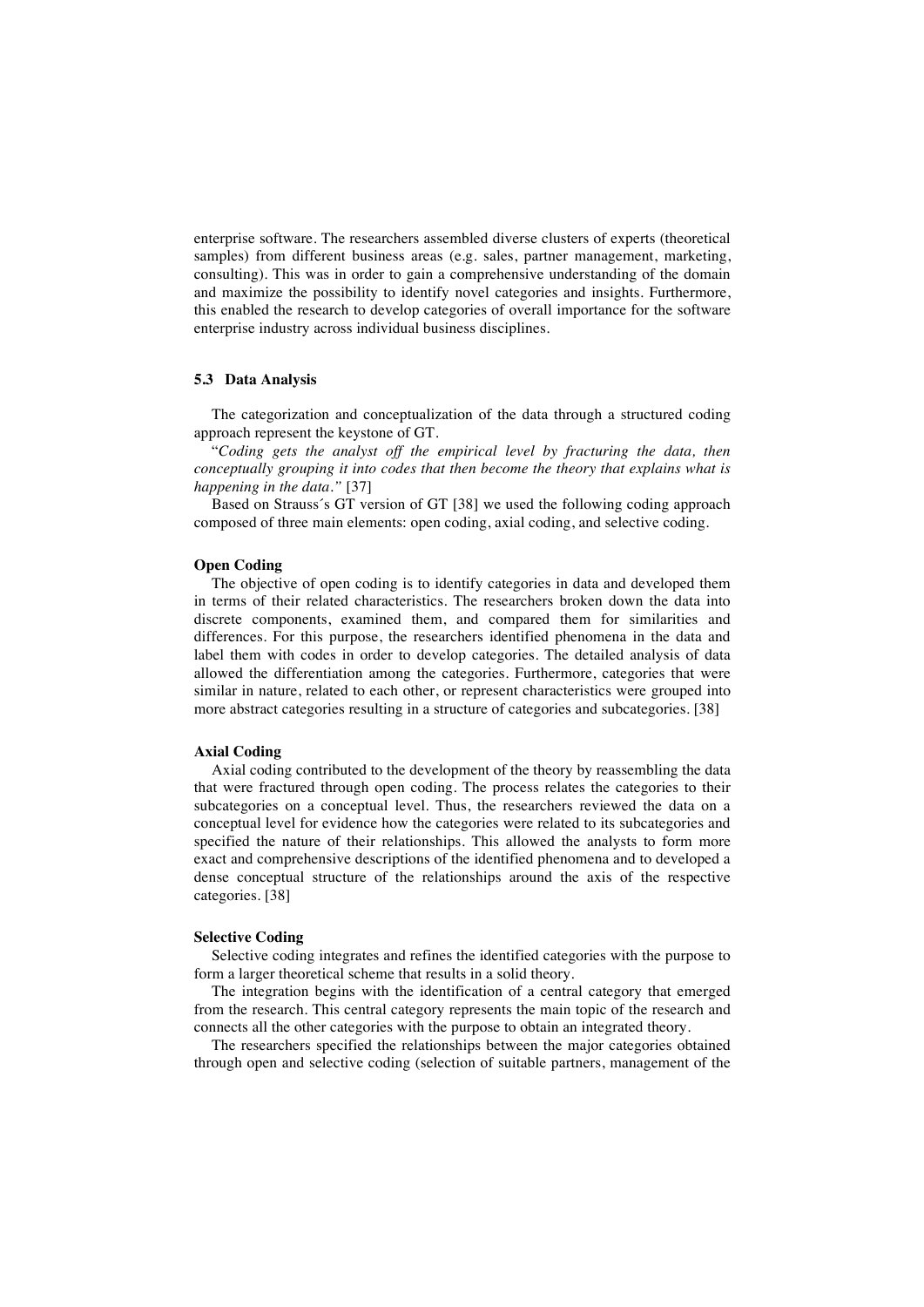individual partner relationships, management of a partner program, management of a partner network) and the core category (management of partner ecosystems in the enterprise software industry). Through this process, the researchers decided which of the initial categories contribute to the core theory, and refined and rearranged the relevant categories. The major categories were integrated and refined to form a larger theoretical scheme. [38]

The attention of the analytic procedure moved from open coding to axial coding and ultimately to selective coding. However, the coding procedure is not a linear process. It is an iterative and incremental approach based on constant comparison and close examination of the data, where the three coding modes were applied iteratively and often simultaneously.

# **6 Results: The Four Management Levels**

We identified four core categories that represent the central management levels that a software vendor needs to address in order to manage a partner ecosystem: (i) selection of suitable partners, (ii) management of the individual partner relationships, (iii) management of a partner program, and (iv) management of a partner network. These are the main areas for the management of partner ecosystems. Each of these core categories consists of further subcategories.

#### **6.1 Level 1: Selection of Suitable Partners**

The selection of appropriate partners represents the fundament for every successful partnership. The researchers identified in a previous analysis of the collected data eight distinct selection categories: fundamental fit, culture fit, organization fit, strategy fit, commitment, ecosystem fit, complementarity, and market access [8]. The following paragraph represents a summary of the results of this previous study.

*Fundamental fit* represents prerequisites related to fundamental characteristics of a potential partner, essential to carry out its role within a partnership in a stable way and comprise industry expertise, reputation, financial stability, and company size. The partner´s company culture should be compatible with the software vendor´s culture *(culture fit).* This culture fit includes its values, behavioral principles, business practices, service standards and its overall business philosophy. A mismatch of cultures is a potential conflict area for a partnership. *Organizational fit* reflects the availability of an appropriate organizational structure that allows the partner to address the necessary disciplines of the business such as sales, professional services, consulting or customer support. *Strategy fit* refers in the present context to the degree to which the partner has complementary business goals and a compatible vision regarding the software vendor´s core product. *Commitment* refers to the assurance of resources and managerial dedication of a partner to complement the software vendor´s core product as a building block of the partner´s own business. *Ecosystem fit*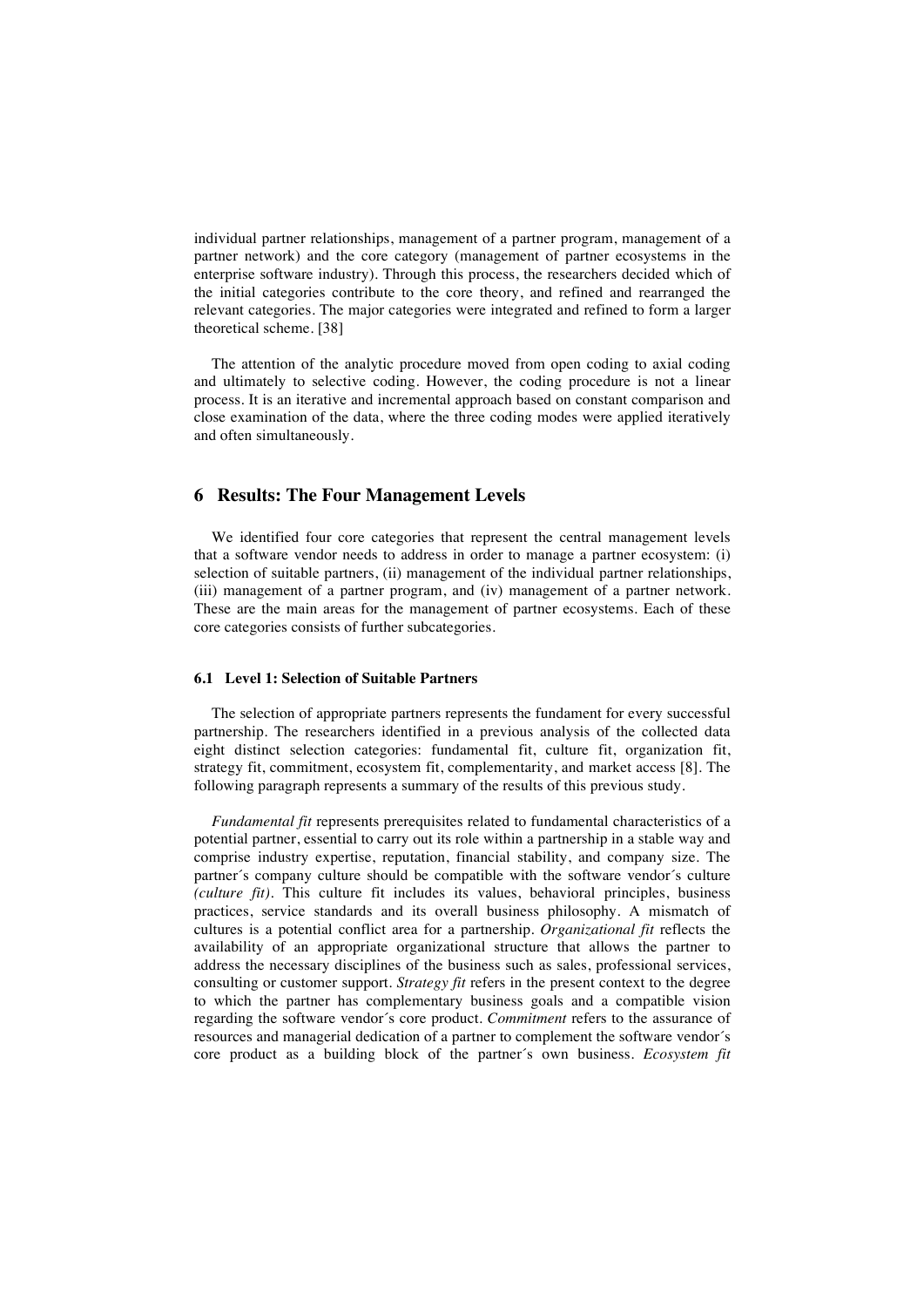addresses the evaluation of the partner´s fit according to the partner portfolio of the software vendor. The position of a potential partner in the partner ecosystem has to be evaluated. *Complementarity* refers to the partner´s ability to offer complementary business services, products or components on top of the software vendor´s own core software product. *Market access* refers to the partner´s potential to enter a market with the software vendor´s product. This assessment should address the regional presence of a partner, its existing customer bases and experience in the target market and how these attributes may contribute to benefit the software vendor´s market access and the competitiveness of joint offerings. [8]

#### **6.2 Level 2: Manage the Individual Partner Relationships**

Five management areas have been identified, necessary to systematically manage the individual relationship that a software vendor has with each of his partners: design, enablement, ramp up, operation, and revision.

#### **Design**

This management area is crucial for the development of a mutual understanding of the partnership. It defines the nature of the relationship. The main results of this stage should be a clear understanding of the partnership and its objectives, the commitment of the partner and the assets the partner will contribute to the partnership. Thus, the key deliverables are the definition of the operational scope of the partnership, a set of defined business objectives for the partner, and a partner specific business plan. This comprises also a defined development path for the partner including specific activities such as the participation in trainings or the realization of marketing activities. Furthermore, it is important to define a clear set of criteria for evaluating the achievement of the partner´s objectives.

#### **Enablement**

The software vendor needs to ensure that the partner develops the skill-base necessary to offer complementary services, components, and/or products on top of the software vendor´s product. These skills represent the keystone for the partner to build a complementary business. Depending on the determined scope of the partnership, the partner has to cover different aspects of the software vendor´s product value chain. This means, that a partner may fully understand the product and its functionalities, the technical foundation, how to market and sell the product, how to customize or extend the product, how to implement the product within the customer environment or how to manage software projects. Thus, the software vendor has to train the partner in the corresponding disciplines. Consequently, the enablement can be differentiated into product enablement, sales enablement, and implementation enablement. The focus of the enablement depends on the defined operational scope of the partnership. For instance, implementation enablement includes the training of best practice project management specific for the implementation of the software product, training of activities necessary to integrate the product within the customer environment, as well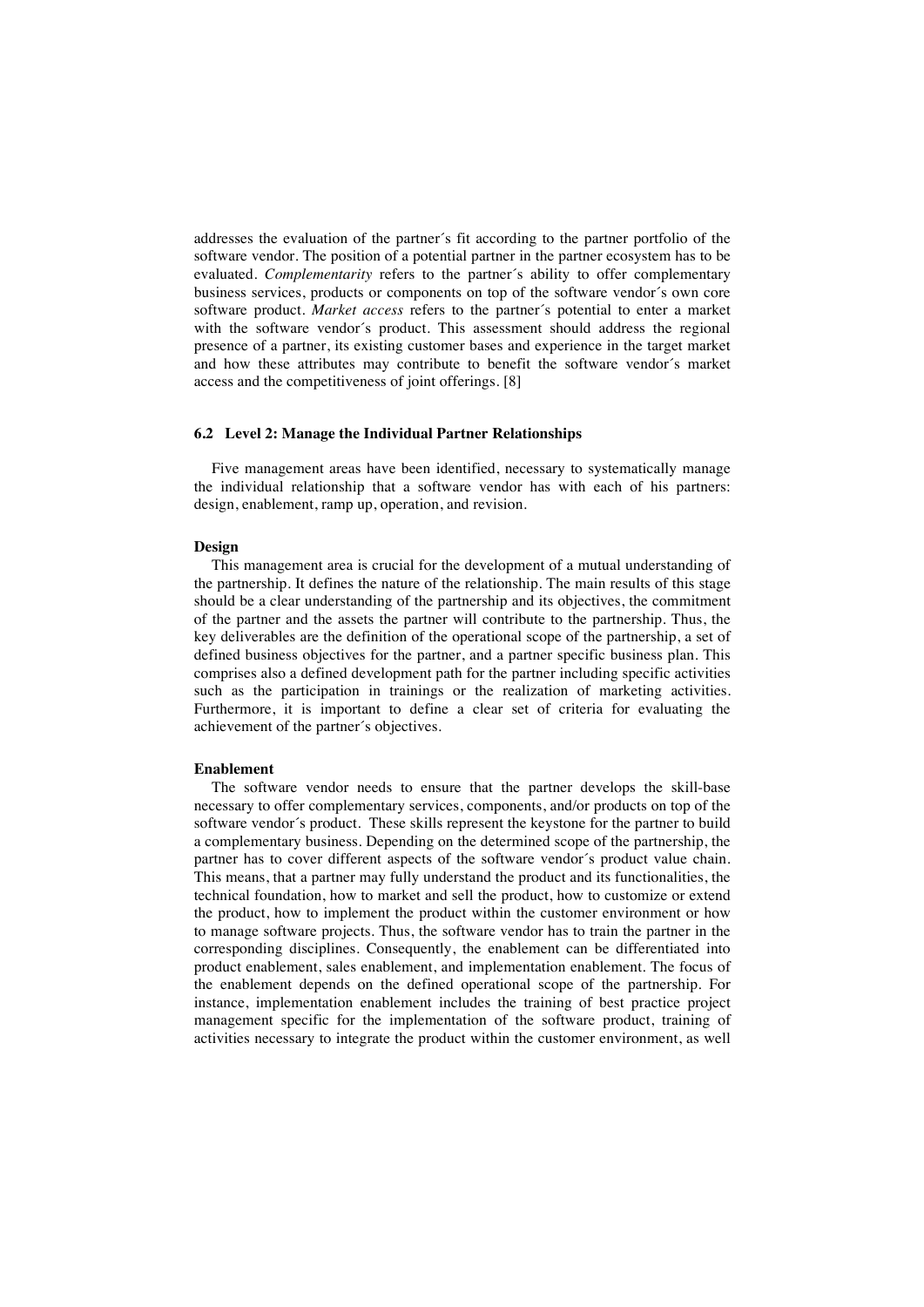as trainings that address requirements management to identify and capture the customer needs, or how to plan and perform trainings for the end-users of the product.

### **Ramp up**

The first steps in the partnership are crucial and demand intensive attention in order to ramp up the partnership successfully. A key aspect of the initial stage of the partnership implementation is to provide the necessary conditions and assistance to enable the partner to reach a quick win. This is important to develop early confidence in the partnership and to keep the partner motivated. This can be addressed through intensive assistance and close collaboration for the first customer project(s). Joint projects and sales activities may lead to a shared understanding of the business, effective knowledge transfer, reduction of uncertainties and the development of confidence.

#### **Operation**

From the moment the partnership has been established a continuous management of the relationship is required. The formation of the partnership is just the beginning. Different aspects such as partner assistance and communication have to be taken into consideration by the software vendor.

#### *Partner Assistance*

In order to be able to conduct its business, the partner will need access to assistance on a regular basis. For instance, a partner may need access to the software vendor´s product support to obtain technical information or to professional services such as consulting to get assistance for the implementation of a customer project. Furthermore, a partner may need support through joint sales or marketing activities. Thus, the software vendor needs to provide the partner an easy access to support personnel and documentation.

#### *Communication*

The establishment of strong communication linkages between the software vendor and the partner are required in order to develop a beneficial relationship. Communication on a regular basis keeps the parties aligned and contributes to building trust. Thus, it represents a vital management instrument and builds the fundament for a well-operating partnership.

Regular communication allows the partner to keep up to date regarding new developments and changes and provides insights to the partner about the software vendor and its business. The establishment of an effective communication is the basis for knowledge and experience transfer. It fosters collaboration and contributes to building a mutual understanding of the business and the expectations of the parties.

Furthermore, an established communication path to partners allows the software vendor to leverage the partner´s market insights. Partners that offer complementary activities for customers such as consulting, product implementation and sales efforts have continuous access to the target market. Thus, they are an ideal source to gain valuable cross-customer information regarding current and future customer needs. For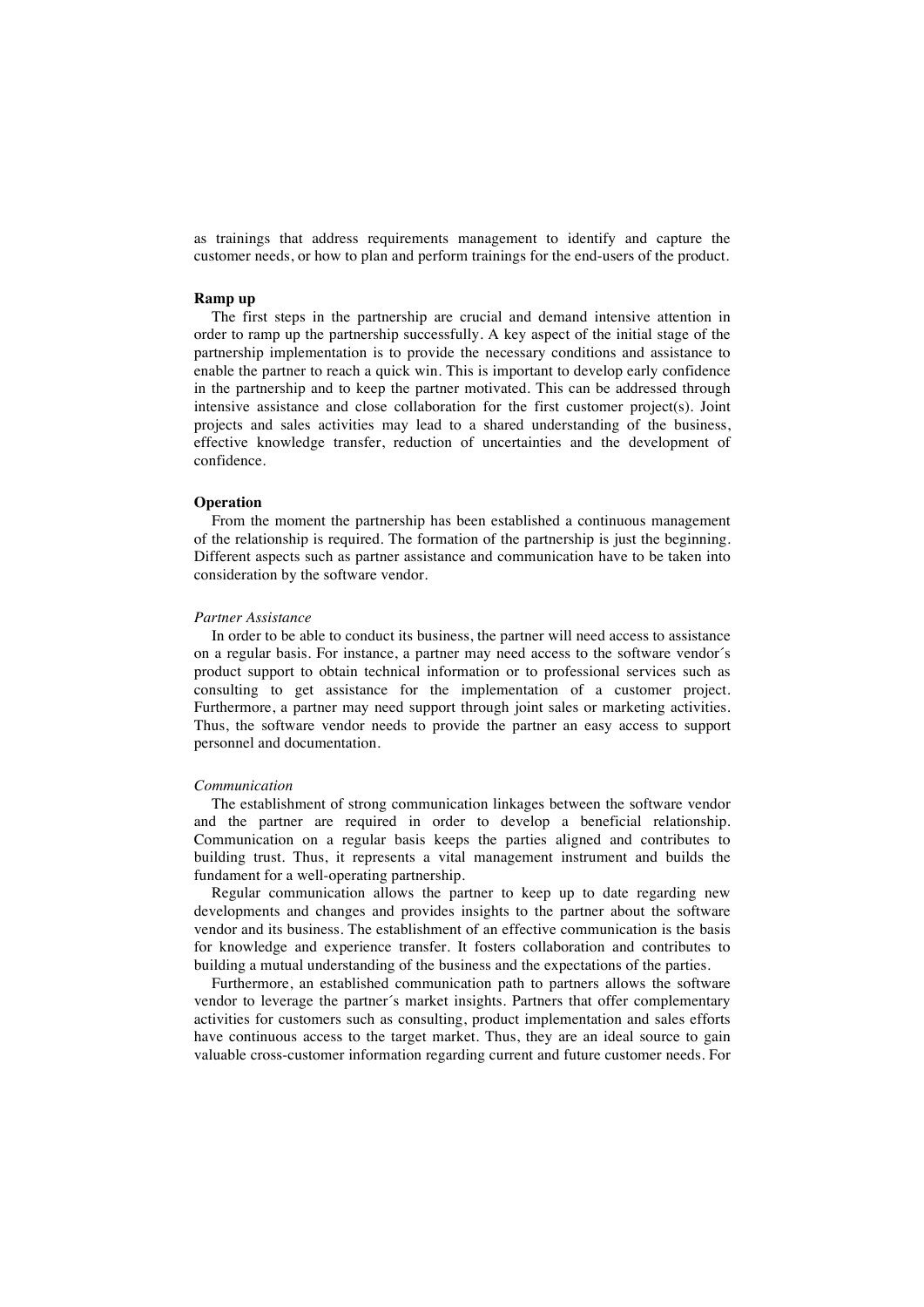this purpose, software vendors may establish formal systems, e.g. web-portals that allow partners to report and rank customer needs and partner requests.

### **Evaluation**

A continuous performance measurement is a vital management task for partnerships. The maintenance and evolvement of a partnership represents a significant investment for a software vendor. Thus, the software vendor has to regularly evaluate if the partnership is still beneficial. The degree of accomplishment of annually agreed objectives as well as performance metrics is the base for the evaluation of the partner performance. The most important metric is the generated revenue by the partner. However, a comprehensive evaluation should not be reduced on revenue, but includes multiple aspects. A proper evaluation of the partner performance may include the assessment of the engagement level of the partner (e.g. sales activities or event participation), customer satisfaction, service quality, lead conversion rate, continuity, sustainability of the partner activities, new customer acquisition, and the participation in the software vendor´s trainings. A systematic evaluation of the partner´s performance, based on a well-defined set of metrics, provides the software vendor with the required information to assess if the partnership generates the expected results. Furthermore, it allows the software vendor, if necessary, to take appropriate measures to improve the partnership outcome and to assist the partner with well-aimed activities. However, the obtained insights may also lead to the conclusion to end the partnership.

### **6.3 Level 3: Manage a Partner Program**

In order to streamline and scale partner activities, level 2 needs to be complemented through a standardized partner program. The goal is to manage a multitude of partners simultaneously and reach a consistent level of quality across them. We specified four main company areas that need to be aligned to successfully implement a partner program: structure, culture, strategy and core capabilities.

#### **Structure**

According to [39], the organizational structure describes the company´s approach of dividing labor into various tasks and achieves coordination among them. The company´s organizational structure is perceived and interpreted by employees as a guiding fundament for their behavior. Consequently, the organizational structure of a company influences employee behaviors. For organizational structures, there are various approaches [40]. Organizational structures that are not aligned with the strategy will be counterproductive.

The interview data revealed that the organizational structure needs to provide the appropriate framework required for the collaboration with a multitude of partners. The development of a partner program and the achievement of its objectives require the development of a supporting structure.

The main objective of a partner program is to reach a homogenous quality across the partner portfolio. Thus, a dedicated organizational unit (the partner academy) that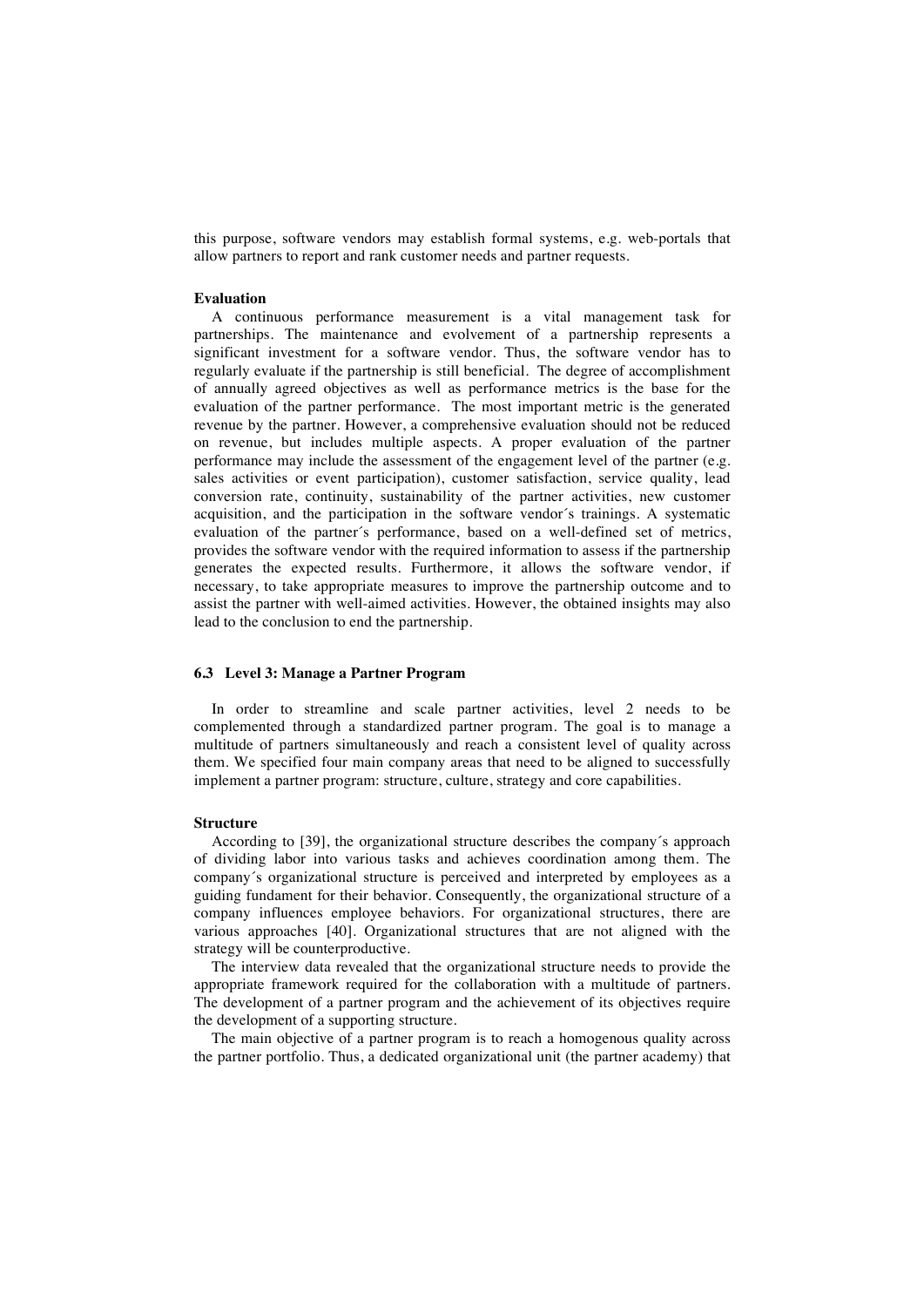is operationally capable of training and certifying a multitude of partners is a key building block of a partner program.

In addition, to scale the partner assistance, dedicated organizational units and resources need to be assigned. These organizational units include product support, professional services, sales assistance and marketing assistance.

The organizational unit for the governance, management, and orchestration of all activities regarding the partner portfolio within and beyond the company borders is the partner management organization.

#### **Culture**

Culture is a complex concept analyzed and described by numerous researchers and authors [41]. For our purpose, we describe culture as the pattern of shared values, beliefs and norms of an organizational unit which shapes the behaviors of its members in order to succeed. Or as expressed by [42] *"the way we do things around here*" with the purpose of success. Aligned with this perspective, [43] described culture as the essential way of an organizational unit to success. [44]

Culture provides constancy for an organization and works as a guiding system for people`s behavior. It supports people by telling them what kind of activities are within the boundaries and which are out of the boundaries. Over time, culture establishes rules of behavior and communication patterns. In the organization's context, it defines what effective and ineffective performance means. [43]

The software vendor has to understand the fact that its success depends not solely on his internal execution but depends significantly on the willingness and ability of his partners to succeed as well. This requires company culture that shifts its focus from an internal execution perspective to a comprehensive view of a partner ecosystem. The decision to develop a partner program is the decision to develop an ecosystem focus. *"Choosing the focus on the ecosystem, rather than simply on the immediate environment of innovation, changes everything - from how you prioritize opportunities and threats, to how you think about market timing and positioning, to how you define and measure success. This new paradigm asks innovators to consider the entire ecosystem by broadening their lens to develop a clearer view of their full set of dependencies.*, [5]

Success in such a context depends significantly on the degree of alignment of the software vendor with a multitude of complementary partners. Thus, the development of a partner program requires a strong collaborative culture, beyond the software vendors own company borders. The software vendor has to foster a company culture that encourages internal and external collaboration. According to [43] (and in line with our findings), synergy represents the core element of such a collaboration culture. The dynamics in a collaborative culture enables people to empower one another and deliver something as result of their cooperation that is more than the sum of the ingredients. Interaction and involvement, as well as harmony and cooperation, are essential elements in this culture. This culture strives for win-win situations. This culture has to be highly adaptive and able to make fast adjustments. The organization evolves and grows through the collective experience and knowledge of people inside and outside the organization. [43].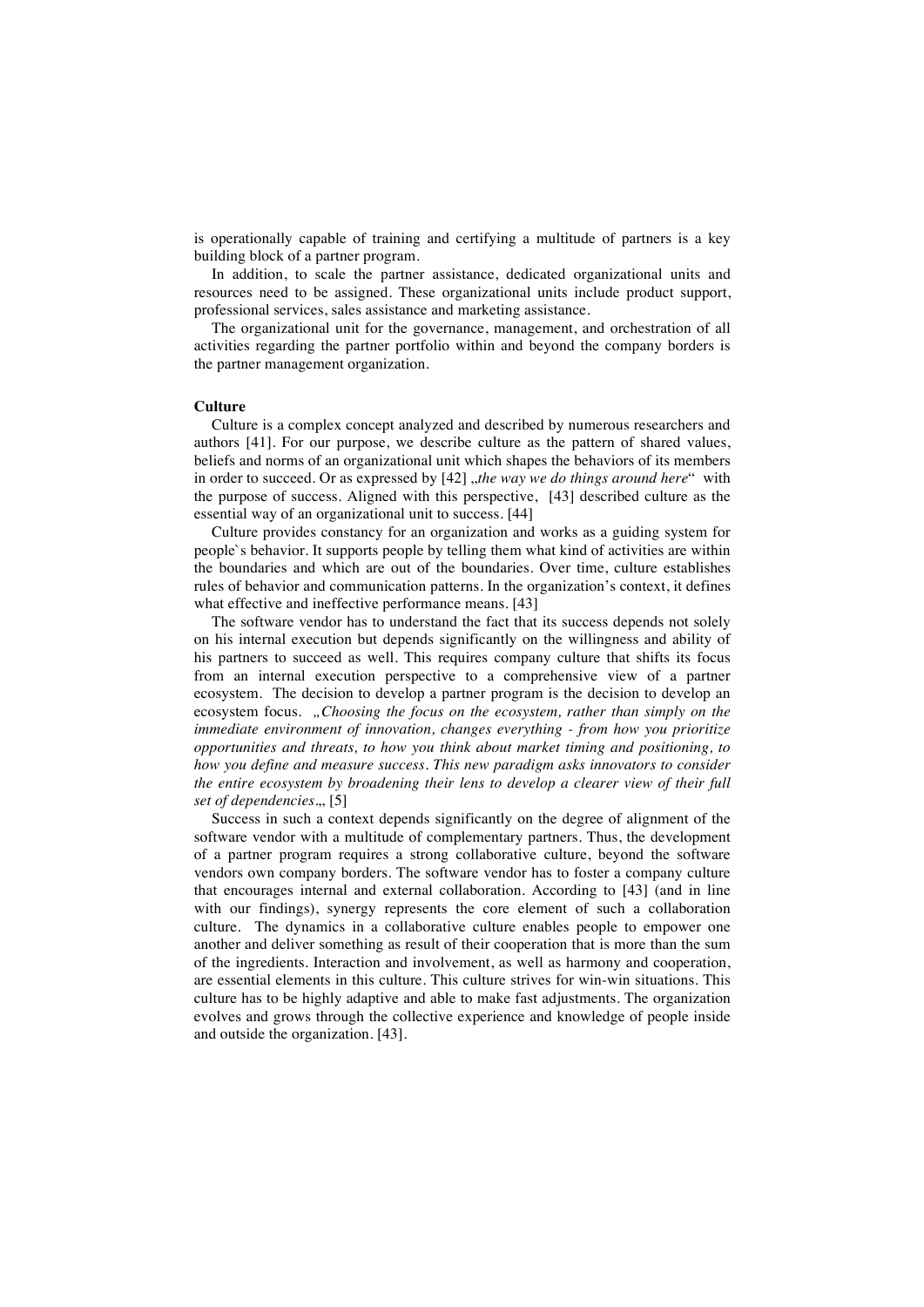#### **Strategy**

The software vendor has to understand that the development of a partner program and the ecosystem perspective are vital parts of the strategy. The partner channel represents a vehicle to reach competitive advantage and to develop a strategic position in order to achieve above-average performance in the industry. [45, 46] Consequently, aspects of the software vendor´s strategy need to be aligned to address the development of the strategic position of an ecosystem leader. The required alignment has an impact mainly on two strategic disciplines: channel strategy and product strategy.

#### *Channel Strategy*

The channel strategy of the software vendor must integrate the building of an indirect channel structure through partners that offer complementary services and products along the value chain of the software vendor´s core products. This has enormous strategic and operational implications. The software vendor needs to consciously decide which element of its business value chain should be addressed by partners and to which extend, and which elements should be kept in-house. This implies, that the software vendor has to evaluate which of the business elements represents core competencies and are considered to be central to sustain and extend the software vendors market position and thus should be kept within the company borders. The company should cooperate with partners that complement the value chain through complementary services and products and are crucial to complete its value chain. Products, services, and competencies that are vital elements may be built and maintained within the company. Typically, the software vendor retains the sensitive core elements of its business such as the product source code in-house. Furthermore, despite the shift to partner channels, it is still important to cultivate distinctive skills such as product development and consulting within the own company borders. The maintenance and development of distinctive internal capabilities and the ability to absorb new knowledge is important to maintain the market position as an ecosystem hub. In addition, it is crucial to stay in close contact with the market e.g through the direct implementation of customer projects. Without the direct access to the customer, the software vendor is likely to disconnect from the market and its needs. While the objective is to scale through partners, to rely too much on external partner products and services represents a risk and may end up in significant disadvantages. This balance between control and dependency has to be addressed through a well-defined multi-channel strategy. The channel strategy has to strive for a high degree of mutual complementarity between the software vendor and his partners.

#### *Product Strategy*

The decision to develop a core product on which partners offer complementary products and services has an important impact on the software vendor's *product strategy*. This impact arises mainly from the mutual dependency of the core product and the complements. The strategy for a core product that builds the platform for further value creation differs from traditional one-product strategy. Software vendors that rely heavily on the cooperation with complementors to scale and address markets,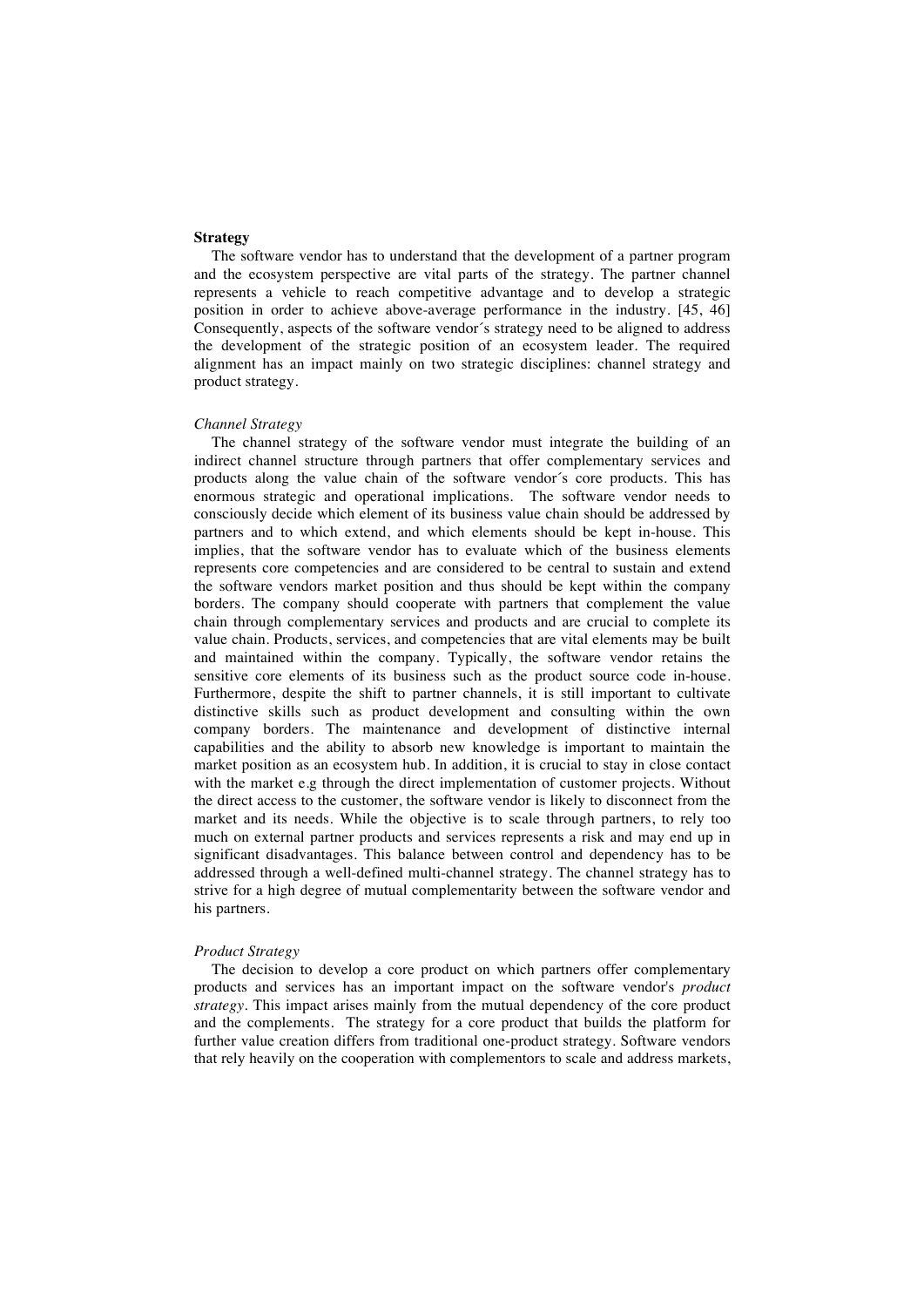need to approach the core product not only from the limited perspective of the own company´s border but to extend the circle to external partners. Since the partners are an important element for the product launch and diffusion, it is necessary to evaluate if the product is aligned with the knowledge, skills, experience and resources of the company´s extension - the partners. Moreover, the company needs to take into account that complementary partners expect benefits from the software vendor´s core products. The product needs to offer the partners a solid basis for profitable complementary services and product enhancements. It is unlikely that partners are going to invest in complementary activities for products without sufficient incentives and financial prospects. This has as well technical as commercial implications for a product. Consequently, a company needs not only to identify and address the customer needs, but also to understand and fulfill the needs of their partners. As a result, the product needs to fit specific characteristics to be material for complementary partner business: market-oriented product, unique superior product, effective customizable, modular architecture, open interfaces, allows the development of integrated modules, offers standard connectors to common third-party software products, possesses effective development tools, offers the fundament for complementary partner services and products. These characteristics foster complementary innovation and facilitate the development of complements that increase the value of the platform.

### **Core Competency**

A company´s core competency is defined as an area of specialized expertise that is the result of harmonizing complex streams of individual technologies, production skills, and work activities. It arises from the company´s ability to combine multiple key capabilities in which the company excels into a set of key areas of specialized expertise. Core competencies share three main characteristics: (1) they provide the capability to access to a variety of potential markets, (2) they represent a vital element to deliver customer value, (3) since they are a complex combination of multiple streams, they are difficult to imitate by competitors. The company´s core competencies rely heavily on the ability to establish and synchronize cross-functional relationships within the company and are crucial elements of the company´s overall identity. [35, 47–49] The shift toward the development of a partner program leads to the need to evolve and master a new core competency: partner portfolio management.

#### *Partner Portfolio Management*

Obviously, the alignment of the partner portfolio with the objectives of the channel strategy is a central management activity. The objective is to develop a balanced partner portfolio. Consequently, the portfolio should consist of partners that provide a high level of complementarity to the core products and competencies of the software vendor. Furthermore, the partners should have limited overlap with the software vendor's core business.

Furthermore, in order to reach a balanced partner portfolio, aspects such as partner market segmentation a balanced number of partners and partner categories, and the development and maintenance of a homogenous partner quality (certified services and products) belong to the component of partner portfolio management.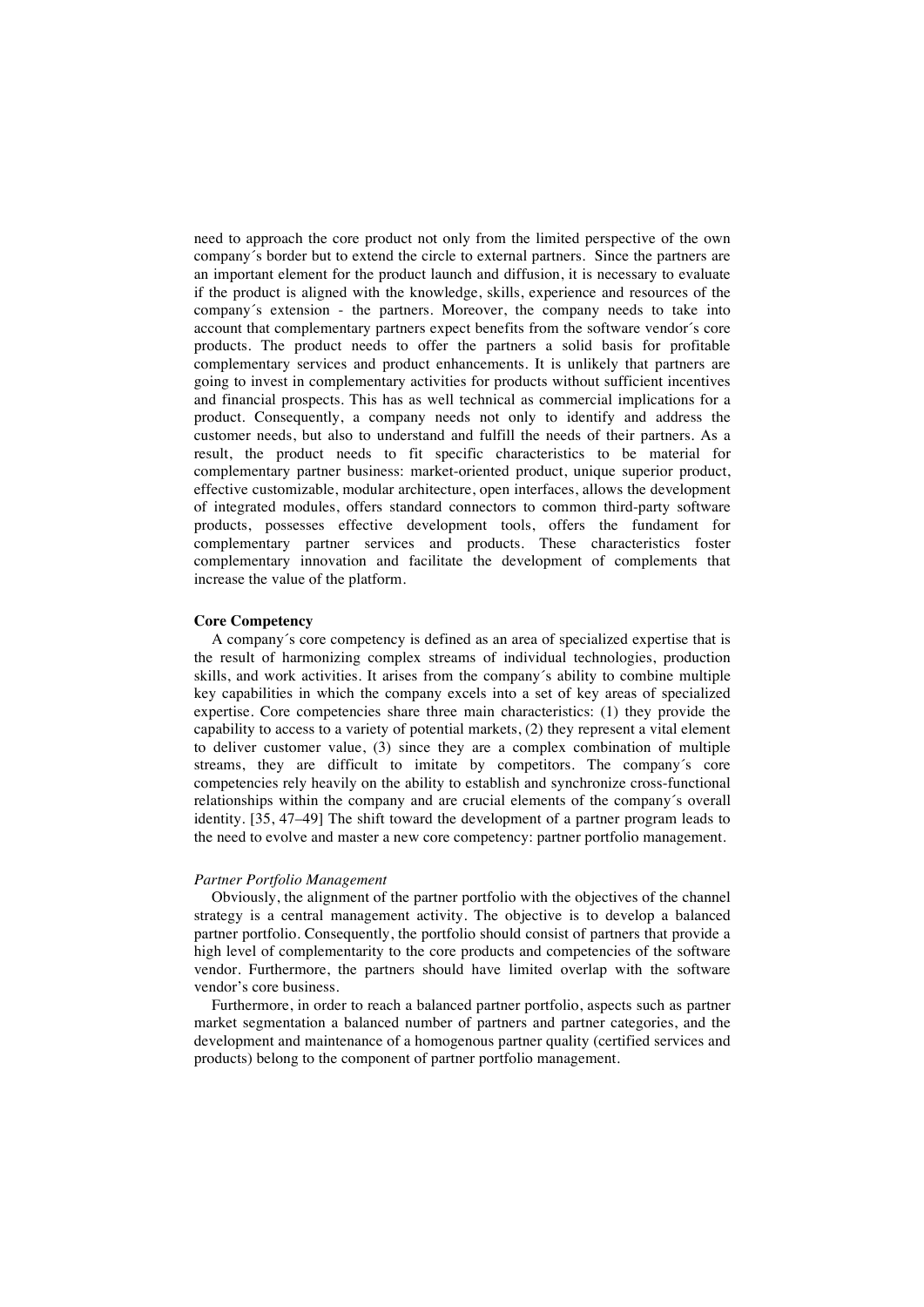Partner Portfolio Management also includes the management of conflicts with partners. Conflicts within the partnership can arise in different forms such as overlapping customer segments or competing products. Thus, the reduction of overlaps and conflict management are important parts of the partner portfolio management.

An additional management activity in which a software vendor has to excel, is the orchestration of activities across different organizational units such as product management, product development, sales, and marketing, with the purpose that their joint efforts serve not only the software vendor´s direct channel but the entire partner ecosystem.

In addition, partner specific sales and marketing disciplines such as lead management, forecasting, incentive management (partner levels), and channel communication have to be addressed.

### **6.3 Level 4: Manage a Partner Network**

This level includes attributes that are related to the management of business areas beyond the software vendor´s own company borders. In order to foster innovation and collaboration among the partners, a software vendor needs to move into domains beyond his direct control (level 1-3) and develop new paradigms of more indirect influence. This level focuses consequently on the means and measures that address the influence area of the software vendor.

The objective of this management level is to set up the necessary conditions that enable and foster interconnections and collaboration among the partners. The software vendor aims to create an environment that facilitates communication, information exchange and the development of trust among the partners. For this purpose, the software vendor has to fulfill the role of a supporting hub for communication, mutual support, exchange of experiences and collaboration between the partners. This can be addressed by providing supporting elements such as partner conferences and events, a partner community platform, a partner portal or a partner board. Furthermore, in case of conflicts between partners, the software vendor may play an important role as mediator and handle the escalation (escalation management). However, the fundament is to provide a harmonized partner portfolio with limited overlaps among the partners.

According to [50] and complementing our data, the advantages of such an integrated network of partners can be categorized in information advantage, cooperation advantage, and power advantage. Information advantage reflects the ability of all partners to share common knowledge. Information that is known by one member of the network spreads rapidly among the other partners. Cooperation advantage results from the ability of the partner network as a whole to ensure proper conduction of the individual partners. This is because, in such an interconnected network, a partner can not misbehave to another partner without affecting the relationship to other partners of the network. Power advantage refers to the software vendor's ability to mobilize collective resources, for example, to respond to common competitors.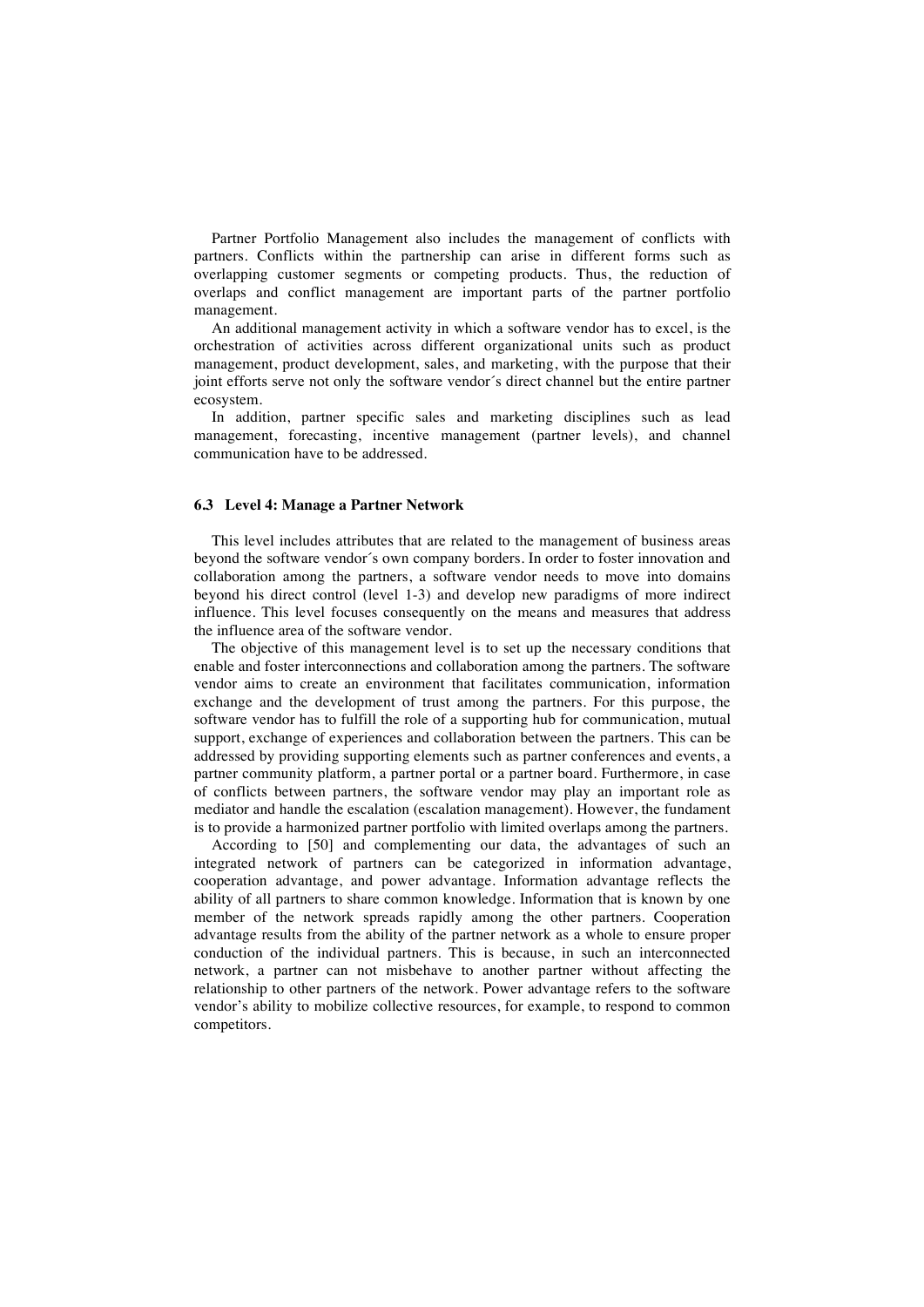To fully unlock the benefits of a partner ecosystem and gain competitive advantage, a software vendor needs to address all management levels of the partner ecosystem.

# **7 Relevance**

The results allow researchers and practitioners to draw from the complex and multi-dimensional activities of partner ecosystem management in the Enterprise Software Industry and concentrate on the essential management areas where high performance must be ensured. Furthermore, the framework supports researchers with a valuable blueprint for further research activities in the area of partner ecosystems. Therefore, this article has both profoundly practical as well as scientific relevance.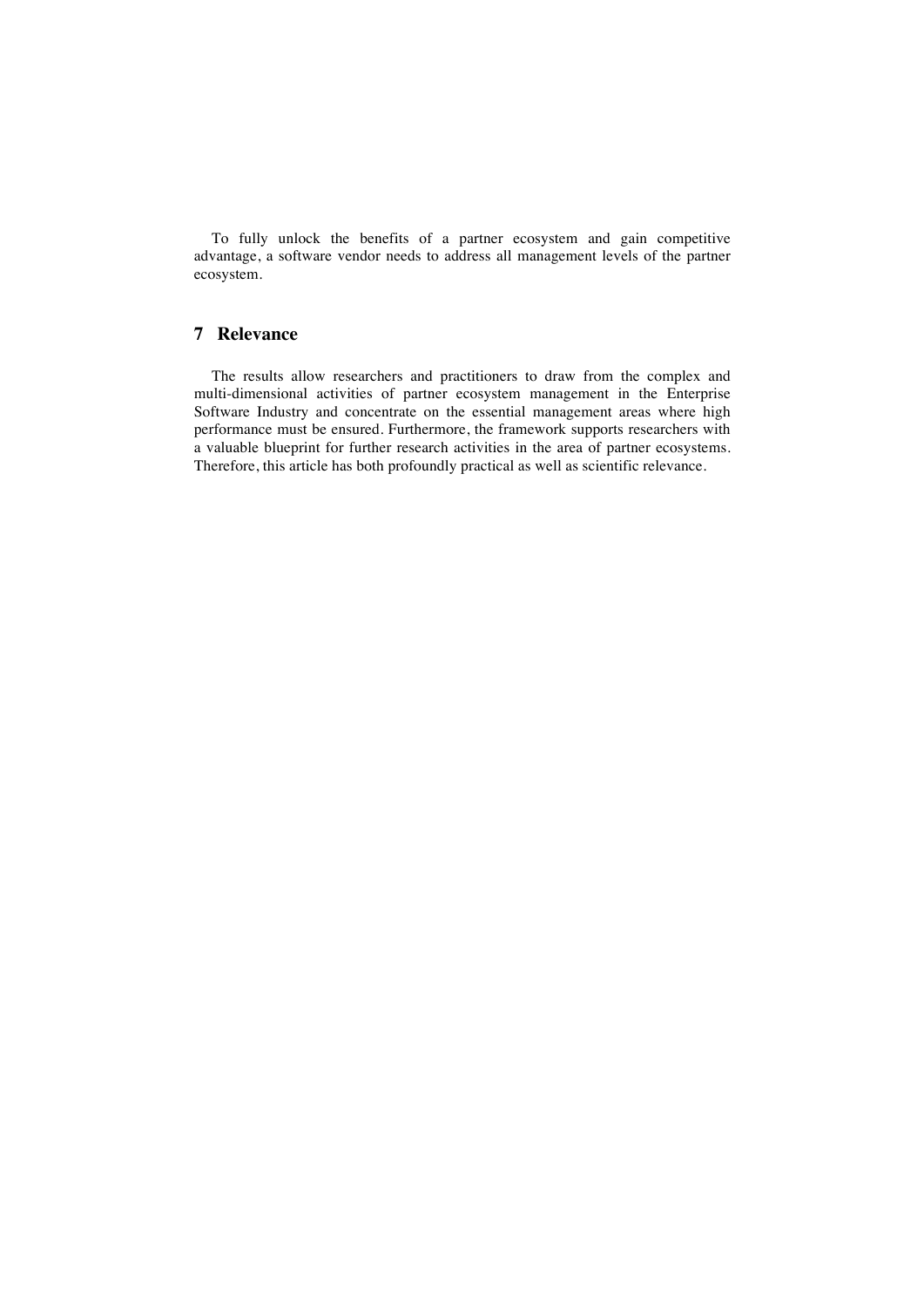# **References**

- 1. Iansiti, M., Levien, R.: Keystones and dominators: framing operating and technology strategy in a business ecosystem. Harvard Business School, Boston (2004)
- 2. Gawer, A., Cusumano, M.A.: Platform leadership (2002)
- 3. Popp, K., Meyer, R.: Profit from Software Ecosystems: Business Models, Ecosystems and Partnerships in the Software Industry. BoD–Books on Demand (2010)
- 4. Buxmann, P., Diefenbach, H., Hess, T.: The software industry. Economic principles, strategies, perspectives. Springer, Heidelberg, New York (2013)
- 5. Adner, R.: The wide lens. Portfolio, New York (2012)
- 6. Jansen, S., Cusumano, M.A.: 1. Defining software ecosystems: a survey of software platforms and business network governance. Software Ecosystems: Analyzing and Managing Business Networks in the Software Industry, 13 (2013)
- 7. Torrisi, S.: Industrial organisation and innovation. An international study of the software industry. New horizons in the economics of innovation. E. Elgar Pub., Cheltenham, Northampton, MA (1998)
- 8. Avila Albez, A.: Management of Partner Ecosystems in the Enterprise Software Industry – The Partner Selection. G-Forum - 20th Annual Interdisciplinary Conference on Entrepreneurship and Innovation. (2016)
- 9. Manikas, K., Hansen, K.M.: Software ecosystems–a systematic literature review. Journal of Systems and Software 86(5), 1294–1306 (2013)
- 10. Manikas, K.: Revisiting software ecosystems research: a longitudinal literature study. Journal of Systems and Software 117, 84–103 (2016)
- 11. Bosch, J. (ed.): Architecture challenges for software ecosystems. ACM (2010)
- 12. Cataldo, M., Herbsleb, J.D. (eds.): Architecting in software ecosystems: interface translucence as an enabler for scalable collaboration. ACM (2010)
- 13. dos Santos, Rodrigo Pereira, Werner, Cláudia Maria Lima (eds.): Revisiting the concept of components in software engineering from a software ecosystem perspective. ACM (2010)
- 14. Kazman, R., Gagliardi, M., Wood, W.: Scaling up software architecture analysis. Journal of Systems and Software 85(7), 1511–1519 (2012)
- 15. Lungu, M., Robbes, R., Lanza, M. (eds.): Recovering inter-project dependencies in software ecosystems. ACM (2010)
- 16. Robbes, R., Lungu, M. (eds.): A study of ripple effects in software ecosystems (nier track). ACM (2011)
- 17. Viljainen, M., Kauppinen, M. (eds.): Software ecosystems: A set of management practices for platform integrators in the telecom industry. Springer (2011)
- 18. Fotrousi, F., Fricker, S.A., Fiedler, M., Le-Gall, F. (eds.): Kpis for software ecosystems: A systematic mapping study. Springer (2014)
- 19. Hartigh, E.d., Tol, M., Visscher, W. (eds.): The health measurement of a business ecosystem (2006)
- 20. Jansen, S.: Measuring the health of open source software ecosystems: Beyond the scope of project health. Information and Software Technology 56(11), 1508–1519 (2014)
- 21. Manikas, K., Hansen, K.M. (eds.): Reviewing the Health of Software Ecosystems-A Conceptual Framework Proposal (2013)
- 22. van den Berk, Ivo, Jansen, S., Luinenburg, L. (eds.): Software ecosystems: a software ecosystem strategy assessment model. ACM (2010)
- 23. Burkard, C., Widjaja, T., Buxmann, P.: Software Ecosystems (2012)
- 24. Popp, K.M. (ed.): Hybrid Revenue Models of Software Companies and their Relationship to Hybrid Business Models (2011)